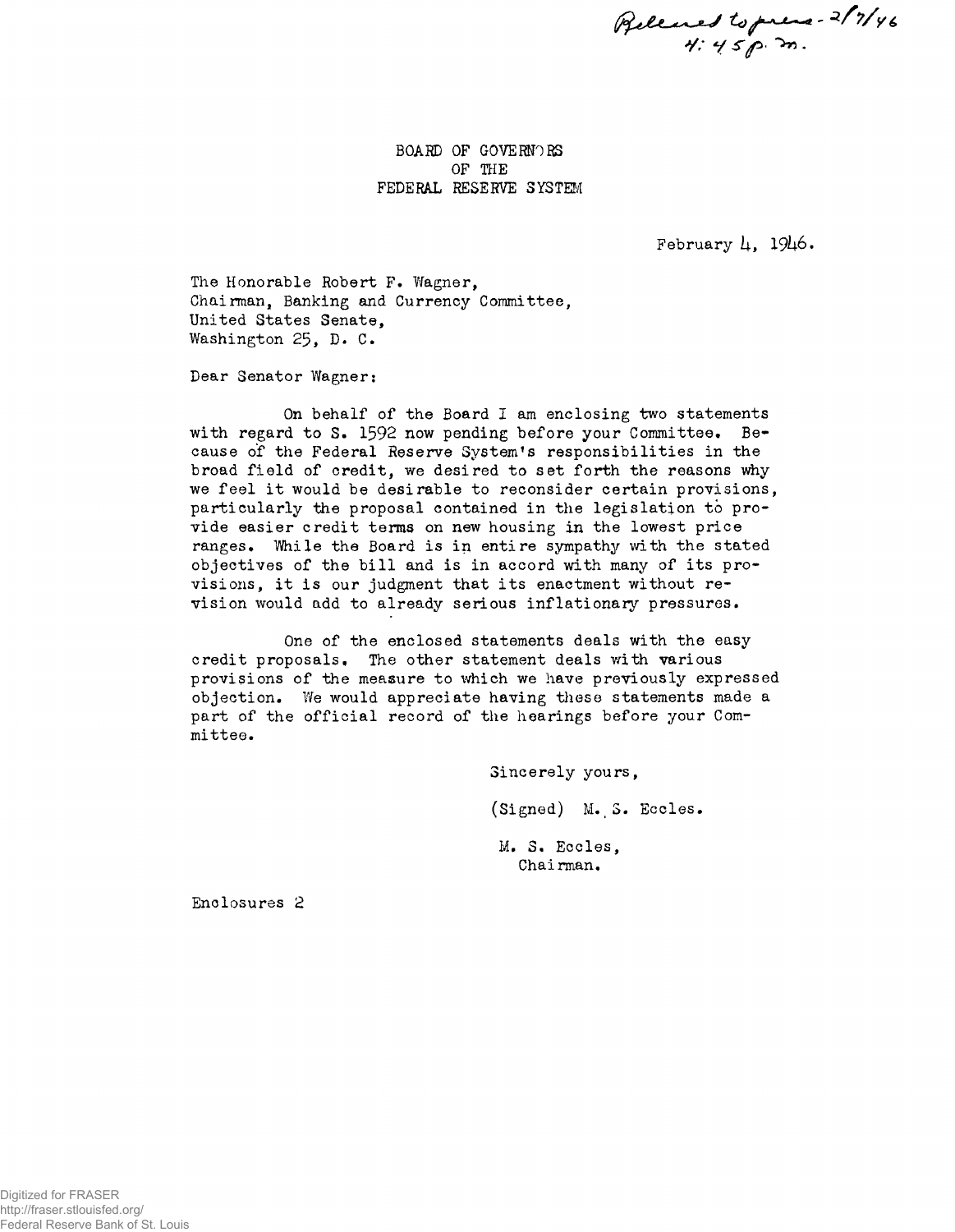#### INFLATIONARY DANGERS IN TITLE IV OF S. 1392

Section 402 of S. 1592 would amend Section 203 of the National Housing Act so as to permit the Federal Housing Administration to insure loans for as much as 95 per cent of the value of the property, the loans to run for 32 years, at  $\mu$  per cent interest. Such insured mortgages would be available only on houses built under FHA inspection, and would not exceed \$5,000.

This section is proposed as part of a long-range Federal housing policy, but its enactment now or in the near future would strengthen the serious inflationary pressures in the housing market. It would not contribute to meeting the immediate need for both an increased supply of houses and better housing for families of low income.

The housing crisis is typical of the inflation problem generally. It is due to the fact that the demand vastly exceeds the supply, There is a large accumulated shortage of housing units. At the same time, incomes have never been so high as in the past few years, and never before has the general public had available such tremendous amounts of cash and readily convertible assets. When credit is required, borrowers have been able to obtain increasingly easy mortgage terms from banks and other lenders who, having ample funds, are eager to supplement their government security holdings with higher yield investments. A ready availability of cash resources has thus combined with the unprecedented need for houses to bring about the inflationary situation in the housing field.

To add to thi§ dangerous pressure at this time by a still further easing of credit terms would make the inflationary danger all the greater without providing any new supplies whatever of houses on the market. The difficulty lies not in credit terms, which have been reduced substantially in the past decade, but in the immediate and prospective shortages of building materials of various kinds and of manpower. Any realistic attack on the problem must look to remedies for these shortages as well as to solutions of the special difficulties created by antiquated building codes, by monopolistic practices affecting building materials as well as the building trades, by jurisdictional conflicts, and by similar restrictions which make for inadequate construction at excessive cost.

Availability of credit is thus not the factor which limits additions to the supply of housing, and may not be for some years to come. While materials and manpower are short, further liberalization of credit terms would merely add to inflationary pressures. Whether further easing of credit terms would be desirable at some future time when the demand for housing is not in excess of tho supply of manpower and materials is another question, and ono which should be considered in the light of conditions then. Certainly at this time it would be illusory and misleading to the general public to enact legislation which in effect would serve only to intensify tho demand factor without adding anything whatsoever to the supply side of the equation. If it is desired to increase the proportion of houses built in the lowest price ranges, action along lines of material allocation would appear to hold more promise.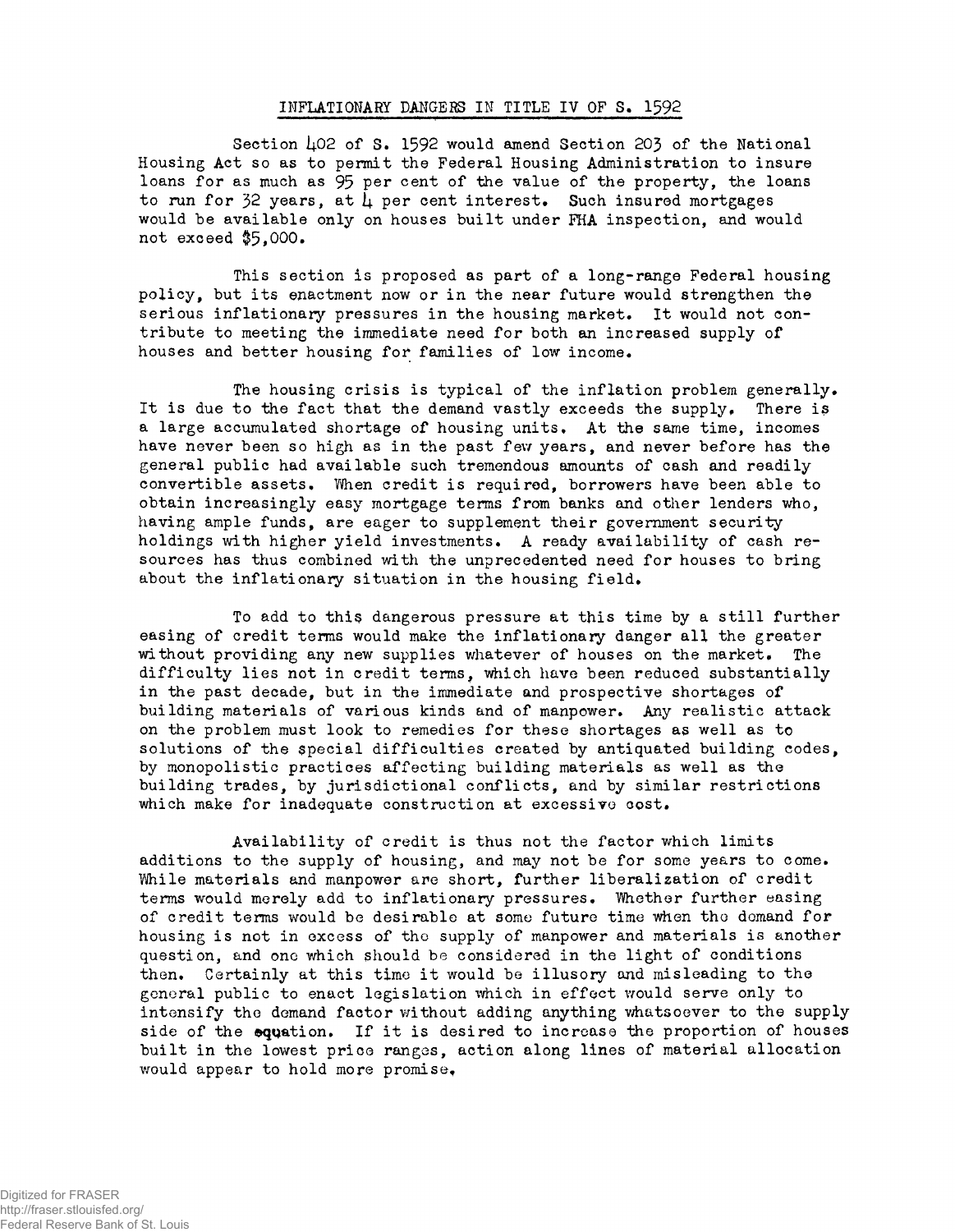### COMMENTS REGARDING TITLE III OF S. 1592

# Sections 301 and 302

Section 301 would authorize Federal savings and loan associations to lend or invest their funds in any mortgage or obligation which is insured under Title I or Title II of the National Housing Act, as amended. This would change existing law in two important respects. It would permit such an association to make loans on homes located more than fifty miles from its home office, and permit it to participate in the financing of large-scale rental housing, without regard to the limitation which now restricts the aggregate of such loans to 15 per cent of the assets of the association.

These provisions should not be enacted. Savings and loan associations have traditionally been local thrift and home financing institutions, gathering investment funds of individuals from the local community and lending them out to home owners and prospective home owners within the local community. This is clearly the basic function which Congress intended Federal savings and loan associations to perform, although it permitted them, as a matter of operating flexibility and to meet unusual situations, to engage in other lending activities within well-defined limits.

This element of flexibility is proper and useful, but if operations now permitted as exceptions to the rule should become the general rule, the basic function described above would be fundamentally altered. Therefore, the loans made on properties outside the association's locality  $(i.e., beyond 50 miles) should remain within the 15-per-cent-of-asserts$ limitation.

Furthermore the financing of large-scale, rental housing should continue to be subject to the 15-per-cent-of-assets limitation. Such financing is essentially different from the financing of homes for owners and prospective owners. The borrower, in the case of rental housing, is not a home owner. He is an investor in a business enterprise just as is the hotel owner. Thus, the financing of large-scale rental housing is essentially business financing, which it was nover contemplated savings and loan associations would undertake. The Federal Home Loan Bank Board has, we think quite properly, recognized this fact bocause, although the present law would permit Federal savings and loan associations to make any non-home loan within the 15-per-cent-of-assets limitation, the Board, by regulation, has imposed severe restrictions on the rental housing loans which they may make. It has limited such loans to 50 per cent of appraised value, except in the case of small apartments (5 to 12 families) for which the limit is 60 per cent, even though they are insured under the National Housing Act.

For these reasons, the blanket authorization of Federal savings and loan associations to lend any amount anywhere on insured mortgages, which is contemplated by section 301 (and the corresponding provisions in section 302), should not be enacted.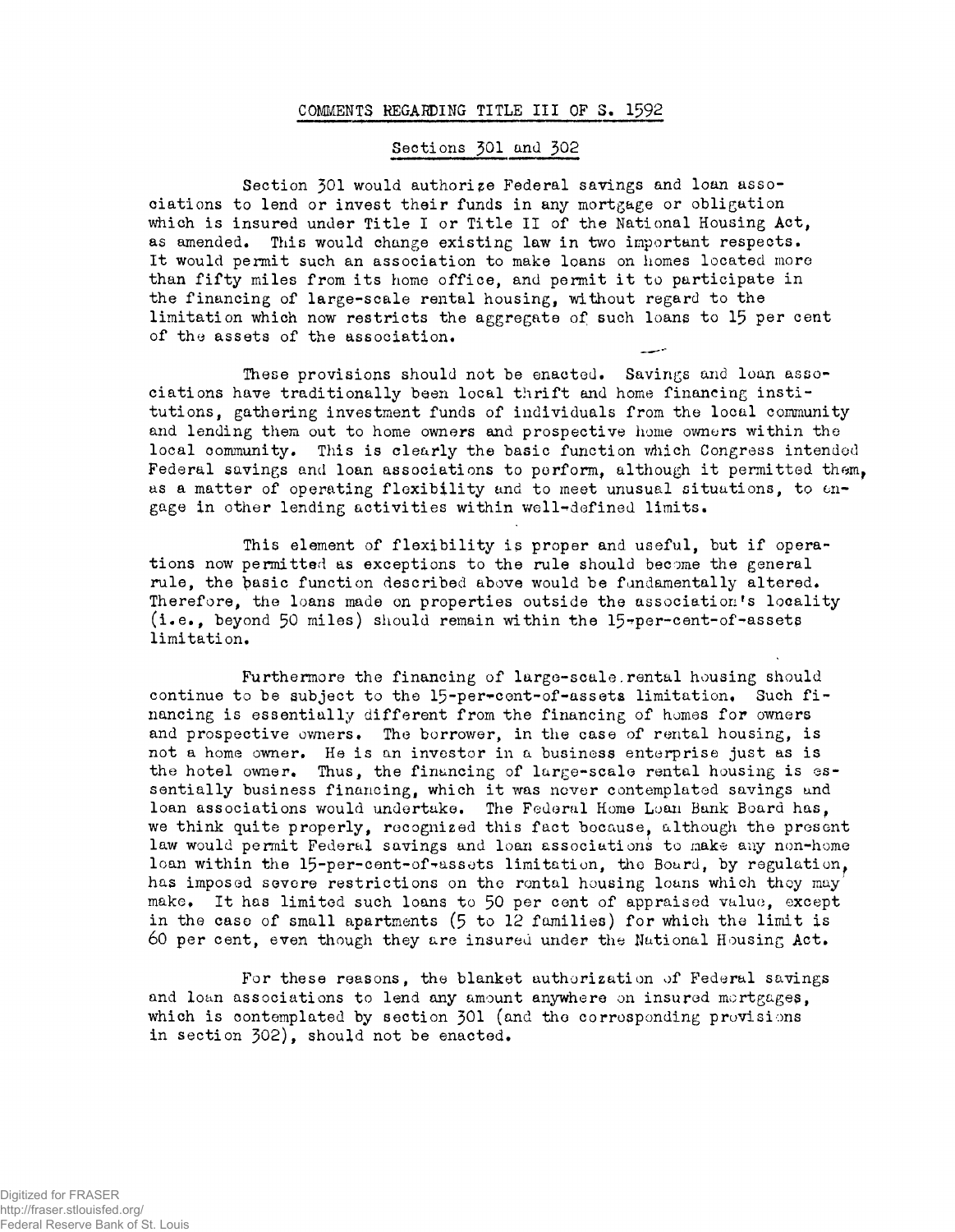## Section 303

The purpose of section 303 is to increase the amount of money which the Federal Home Loan Banks may borrow in the money market by widening the range of Bank assets on the basis of which debentures may be issued. The law as it now stands restricts the amount of debentures which the System may issue to the amount of advances to members secured by loans of the types prescribed by Congress in section 10(a) of the Federal Home Loan Bank Act. Thus, the power of the Home Loan Banks to obtain funds in the money market is geared to the volume of the advances to tho member institutions secured by loans of the best type, namely, loans which qualify under section  $10(a)$ . It seems obvious that the present provision furnishes the Home Loan Bank System with borrowing capacity more than adequate to enable member institutions to meet the demand for such loans in communities where share accounts are insufficient. Within the limitation which relates debentures to capital, tho Home Loan Banks can now issuo debentures on a one-for-one basis for the entire amount of  $10(a)$  loans rediscountod, In what way could a demand arise which could not bo met under the present provision? Only if member institutions should wish to rediscount other types of paper (or obttin unsecured advances) in considerable volume. Such other paper would include mortgage loans on business properties, apartment houses, and other non-home properties, us well as loans made on the security of share accounts. It seems apparent that Congress did not intend that such paper should form the basis for obtaining additional funds in the market. With the possible exception of loans on the security of share accounts, this is a type of financing that should be hold within tho 15-per-cont-of-assets limitation, as already pointed out herein, and therefore that should not be encouraged by giving such paper, when discounted at a Home Loan Bank, the same access to market funds as is enjoyed by  $10(a)$  paper. In fact, the power to include such other paper in the debenture base would have the inevitable effect of eliminating the relative desirability of louns under section  $10(a)$  which are clearly the most appropriate type of loan for mutual thrift and home financing institutions.

The proposed amendment would also include in the debenture base of the System all Government obligations owned directly by the Federal Home Loan Banks. This provision would permit Government obligations, including those held as part of the Banks' reserves, to be counted in the debenture base.

The present law in our opinion is over-generous in providing that required reserves may be invested in earning assets (the reserves of commercial banks and those of the Federal Reserve Banks may not be in earning assets) and the proposed amendment would go even further by allowing the reserves to be again multiplied by forming a base for the issuance of debentures.

There is nothing in the present law which restricts the power of the System to raise money to perform the functions it was established to perform, namely, to provide a reservoir of funds on which member institutions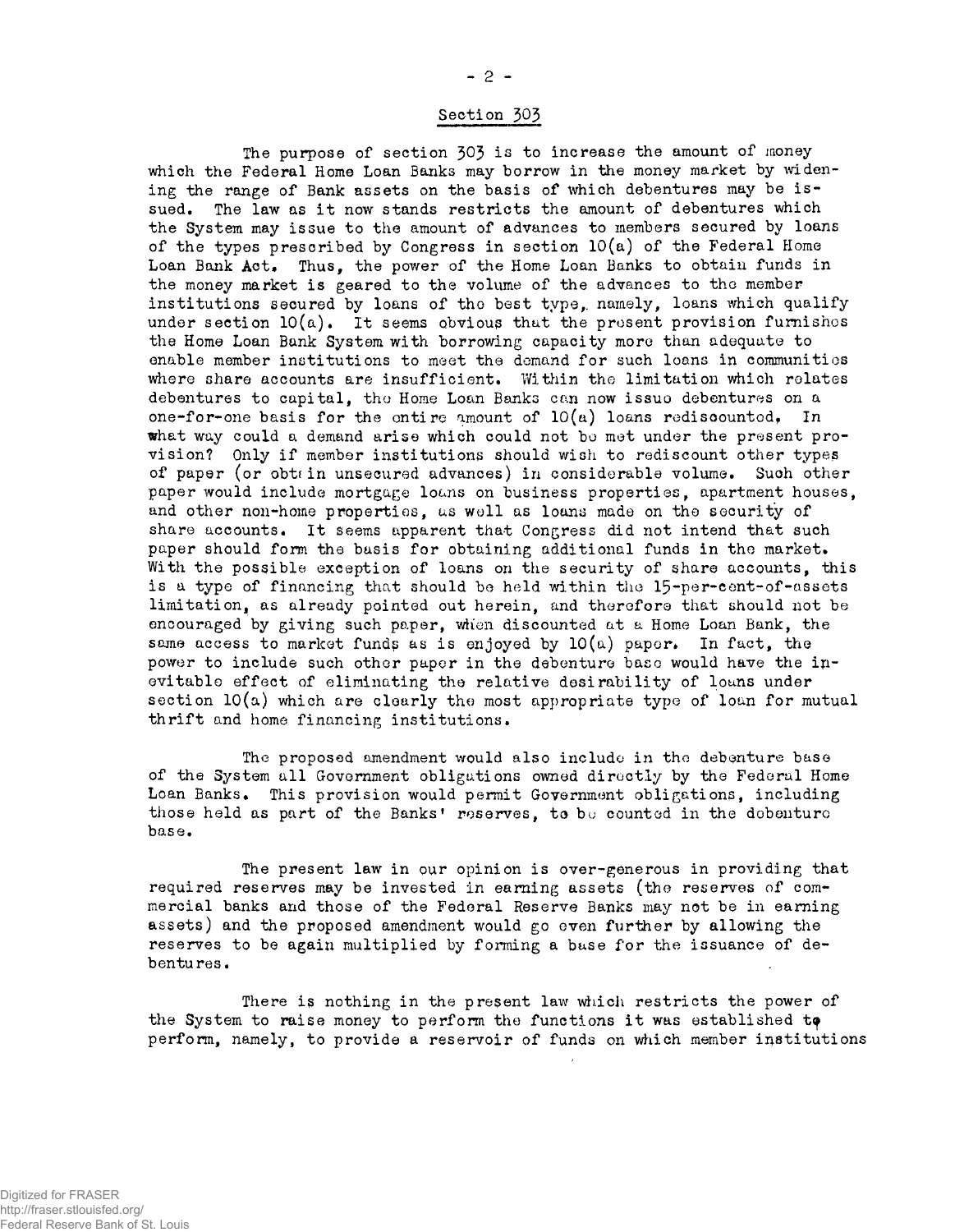can draw when the demand for sound home mortgage loans in their communities exceeds the amount of share investment. Without issuing debentures, the Banks can make advances out of their own capital, as well as from deposits they may have from member institutions which have more share capital than mortgage loans. When demands on the Banks exceed these resources, the System may borrow from the money market the entire amount of section  $10(a)$  advances from the Banks to their members.

Bearing in mind that Federal savings and loan associations are forbidden by law to accept deposits and that the holder of a share in such an institution should not expect the same liquidity as the owner of a deposit in a commercial bank, it seems obvious that the Federal Homo Loan Banks should not nood to raise funds on the basis of assets other than loans of the types described in section  $10(a)$  of the Federal Home Loan Bank Act, The most likely use for such funds would bo to make unsecured advances to member institutions to enable them to meet demands for share withdrawals - an operation which is clearly inconsistent with the nature of share accounts and the uniform charter provisions of Federal associations governing withdrawals.

Section 303 is therefore open to objection on the following principal grounds; first, because it would broaden the base for debentures in such a manner as to encourage lending by member institutions of types which are inappropriate for local mutual thrift and home financing institutions; second, because, by including paper not conforming to section  $l0(a)$ as well as Government obligations owned directly by the Federal Home Loan Banks, whether as part of their reserves or not, it would make available to the Banks far more funds than they need in order to perform their functions; and third, because it is desirable that the reserves of the Federal Home Loan Banks, which are already invested in earning assets, should not be used as a basis for further generation of credit.

The argument which has been advanced that the Federal Home Loan Banks have not participated us fully in the financing of the war as they would if Government obligations could be included in the debenture base, is not convincing. The Treasury has said repeatedly that it does not want institutions to borrow money in order to purchase Government bonds•

## Saction 306

The reserve which Congress has said should some day reach 5 per cent of the Federal Savings and Loan Insurance Corporation's insured risk was, on June 30,  $19\mu$ , after 10 years of operation, only 0.57 per cent of the insured risk. Section 306 would reduce the insurance premium due from insured institutions by one-third, and would consequently slow down the rate at which the reserve is accumulated. In a period when losses were high, the reserve would be sadly deficient.

It might be argued that the right to assess insured institutions for losses and operating expenses could be used to meet larger losses, but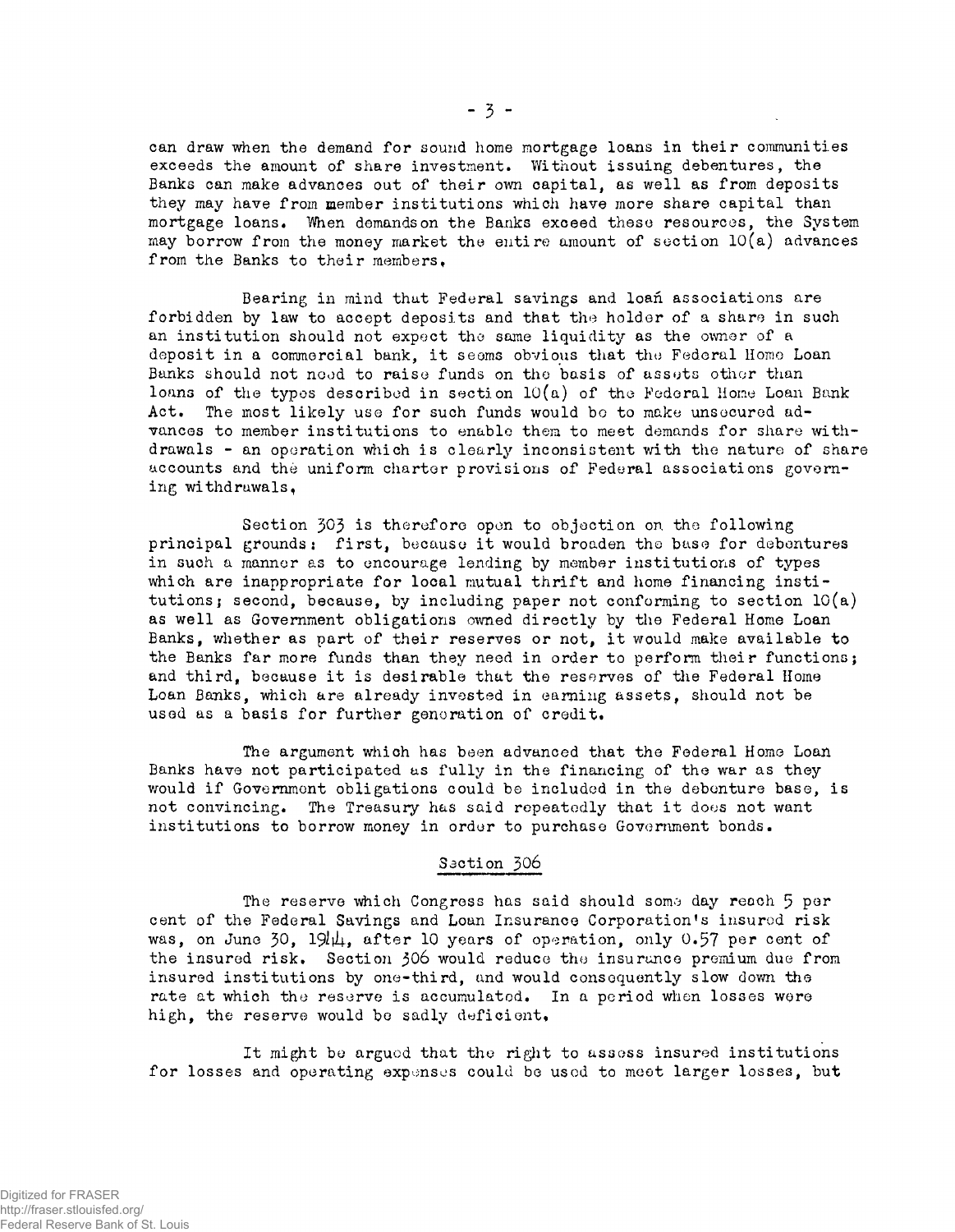apart from the fact that the Corporation has never yet used this power of assessment, it is doubtful that assessments after largo losses have started would be effective in yielding the amount of revenue that would be required (since the amount of assessment for any one year is limited) or could, in such a period of widespread strain, be conveniently paid by the institutions, Indeed, it is contrary to all insurance principles to attempt to assess the insured after the risk insured against has materialized.

One of the arguments advanced in support of this proposal in previous years was that the risk insured by the Federal Savings and Loan Insurance Corporation is about the same as that insured by the Federal Deposit Insurance Corporation, and that therefore the premiums should be similar. However, the risk is far from being the same.

In the first place, banks insured by the FDIC as of June 30, 19U5, had cash and United States Government securities totaling \$112 billion as against total deposits of \$134 billion, leaving a balance of \$22 billion as the only part of their deposits involving risk of loss to the FDIC. Capital accounts (capital, surplus, undivided-profits and reserves) totaled \$8 billion. The ratio of capital accounts to these remaining deposits was therefore 1 to  $2.7$ . By comparison, institutions insured by the Federal Savings and Loan Insurance Corporation, as of December 31,  $1944$ , had cash and United States Government securities totaling \$1.5 billion as against total private repurchasable capital (shares), including deposits and investment certificates of \$4 billion, leaving a balance of \$3 billion, The undivided profits and reserves of the insured institutions tanounted to approximately  $0.36$  billion, a ratio of 1 to 8. On this basis, the cushion provided by the capital accounts of institutions insured by tho FDIC is three times as great as that provided in the case of accounts insured by the Federal Savings and Loan Insurance Corporation.

In the second place, the comparison of the risks should be on the basis of the insured accounts of the institutions and not their total assets. The capital accounts of institutions insured by the FDIC amounted, in  $1943$ , to 20 per cent of the insured deposits, while the capital accounts of institutions insured by the Federal Savings and Loan Insurance Corporation amounted to only about 9 per cent of its insured accounts. In other words, a comparison on this basis, without taking into account the cash and United States Government securities which would tend to reduce the risk, would show that the cushion in the case of the FDIC is over twice as great as in the case of the Federal Savings and Loan Insurance Corporation.

Finally, the difference is further accentuated by the fact that, whereas virtually all of the share accounts and deposits of the institutions insured by the Foderal Savings and Loan Insurance Corporation are covered by insurance, only about  $38$  per cent of the total deposit liabilities of insured banks are insured by the FDIC (its Annual Report for  $1943$  indicates that 36 billion are insured out of a total of  $9\mu$  billion). This means that the effective premium rate of the FDIC is approximately  $1/5$  of one per cent of insured deposits. Consequently, even if tho other factors were equal,